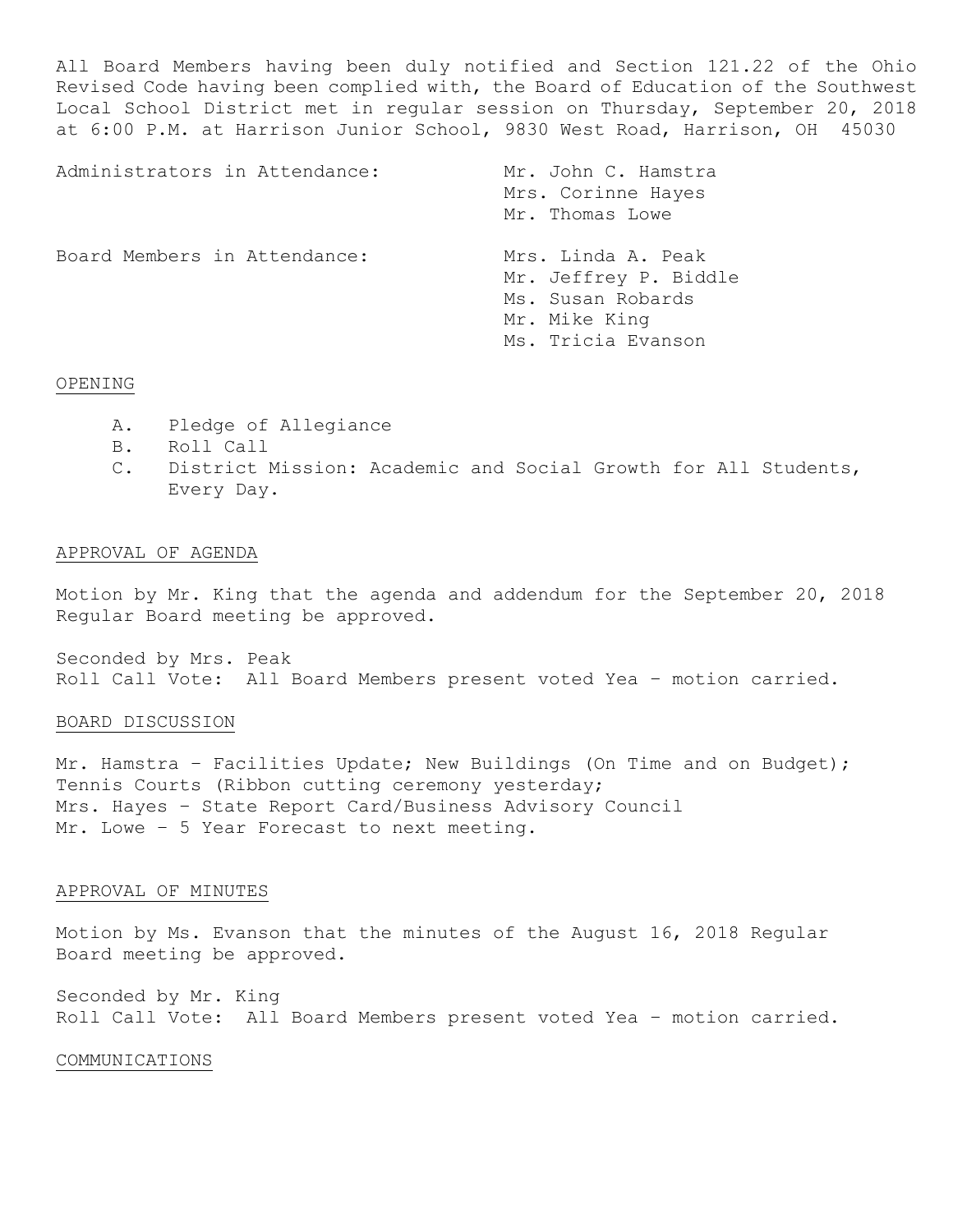# Page 2 Board Minutes 9/20/2018

GENERAL PUBLIC – Agenda Items Only

### CURRICULUM

1. Business Advisory Council Policy

Motion by Mrs. Peak that the Board approve the Business Advisory Council Plan Policy.

Seconded by Ms. Robards Roll Call Vote: All Board Members present voted Yea – motion carried.

2. Business Advisory Council Plan

Motion by Ms. Evanson that the Board approve the Business Advisory Council Plan.

Seconded by Mr. King Roll Call Vote: All Board Members present voted Yea – motion carried.

## SUPERINTENDENT'S REPORT

1. Personnel

Motion by Mrs. Peak that the following personnel items be approved:

- a. 2018-2019 Contracts Nina Quinlivan – Piano Accompanist Kathryn Elliott – Piano Accompanist Pamela Hasenohr – Part-Time Special Education Student Aide – eff. 9/20/18 – One Year
- b. 2018-2019 Resignations Angela Knoop - SLP (2 days/wk) – eff. 8/17/18
- c. 2018-2019 Supplementals Eric Meyer – HS 9th Grade Co-Advisor Michael Aldrich – HS 11th Grade Co-Advisor Staci Potts-Kovacs – HS Fall Musical Choreographer Staci Potts-Kovacs – HS Spring Musical Choreographer Lauren Neeley – HS Fall Musical Vocal Director Lauren Neeley – HS Spring Musical Vocal Director
- d. 2018-2019 Supplemental Resignations Thomas Pope – HS Robotics Club Advisor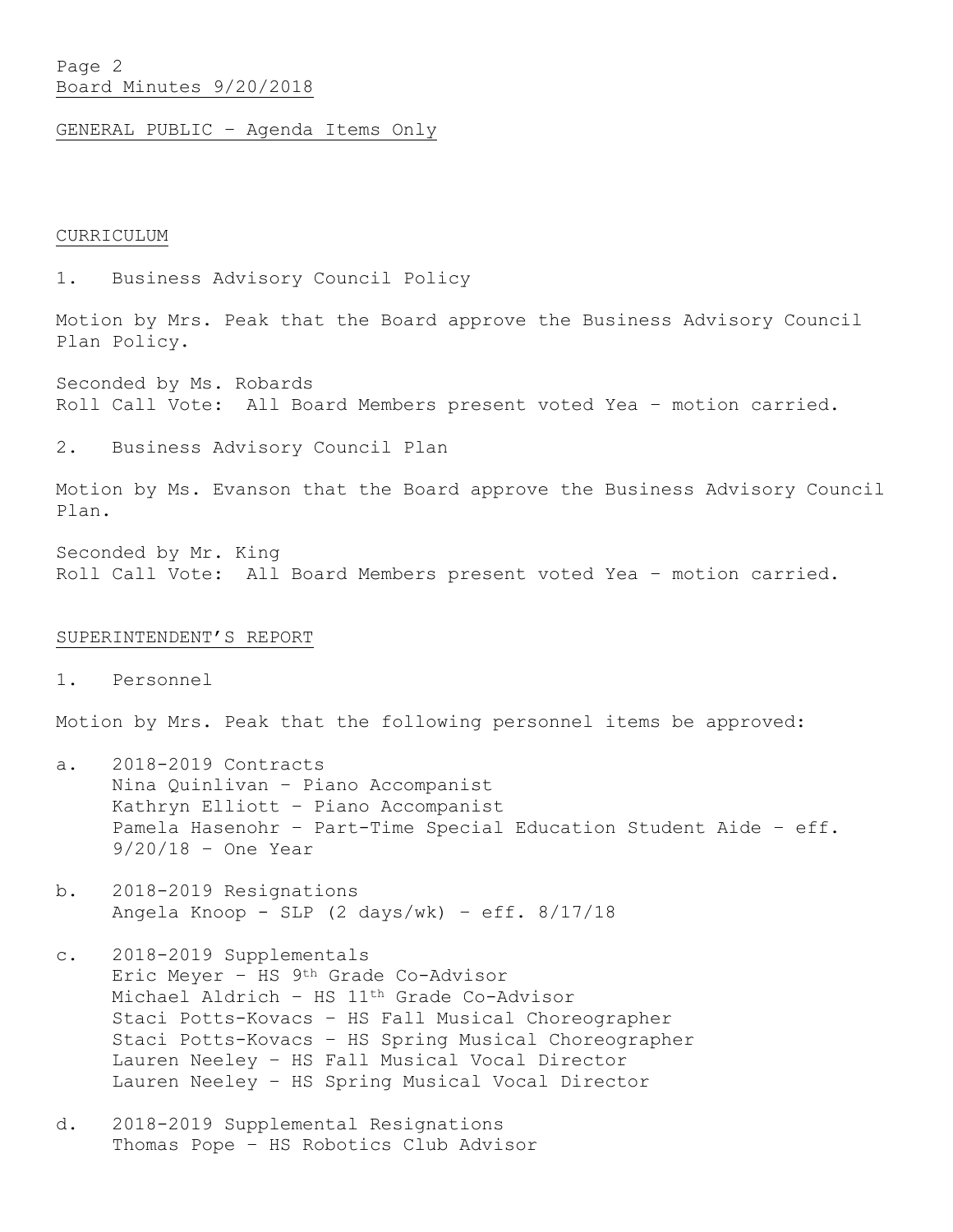Page 3 Board Minutes 9/20/2018 SUPERINTENDENT'S REPORT (cont.)

e. 2018-2019 Event Managers (\$26.50/Hr.) Chad Dennis Chris Baird Marc Cron Kevin Curtis

> Stuart Scrivner Dirk Dugan Trevor Ward Barry Niemeyer

- f. 2018-2019 Retirements Lori Payne - eff.  $6/1/19$ Lori McDonough – eff. 6/1/19 Carol Wiwi – eff. 6/1/19
- g. 2018-2019 Supplemental Changes From JS Team Leaders to: Cindy Silber – JS Math Department Head Lisa Willig – JS Social Studies Department Head Brandon McBee – JS Science Department Head Jaci Gill – JS Special Education Department Head Daniel Rettig – JS Language Arts Department Head

Seconded by Ms. Evanson Roll Call Vote: All Board Members present voted Yea – motion carried.

2. DECA New York Experience

Motion by Mr. King that the Board approve an overnight field trip for DECA to New York City for the DECA New York Experience from 11/27/2018 – 12/1/2018.

Seconded by Mrs. Peak Roll Call Vote: All Board Members present voted Yea – motion carried.

3. Contractual Agreement for HVAC Consultant

Motion by Ms. Robards that the Board approve a Contractual Agreement between Butler County Educational Service Center and Southwest Local School District for a HVAC consultant. This agreement is in effect from 10/1/2018 through 6/30/2019.

Seconded by Ms. Evanson Roll Call Vote: All Board Members present voted Yea – motion carried.

4. Memorandum of Understanding for School Program Services

Motion by Ms. Evanson that the Board approve a Memorandum of Understanding between the Butler County Educational Service Center and Southwest Local School District to provide services through the Union Day/Therapeutic School.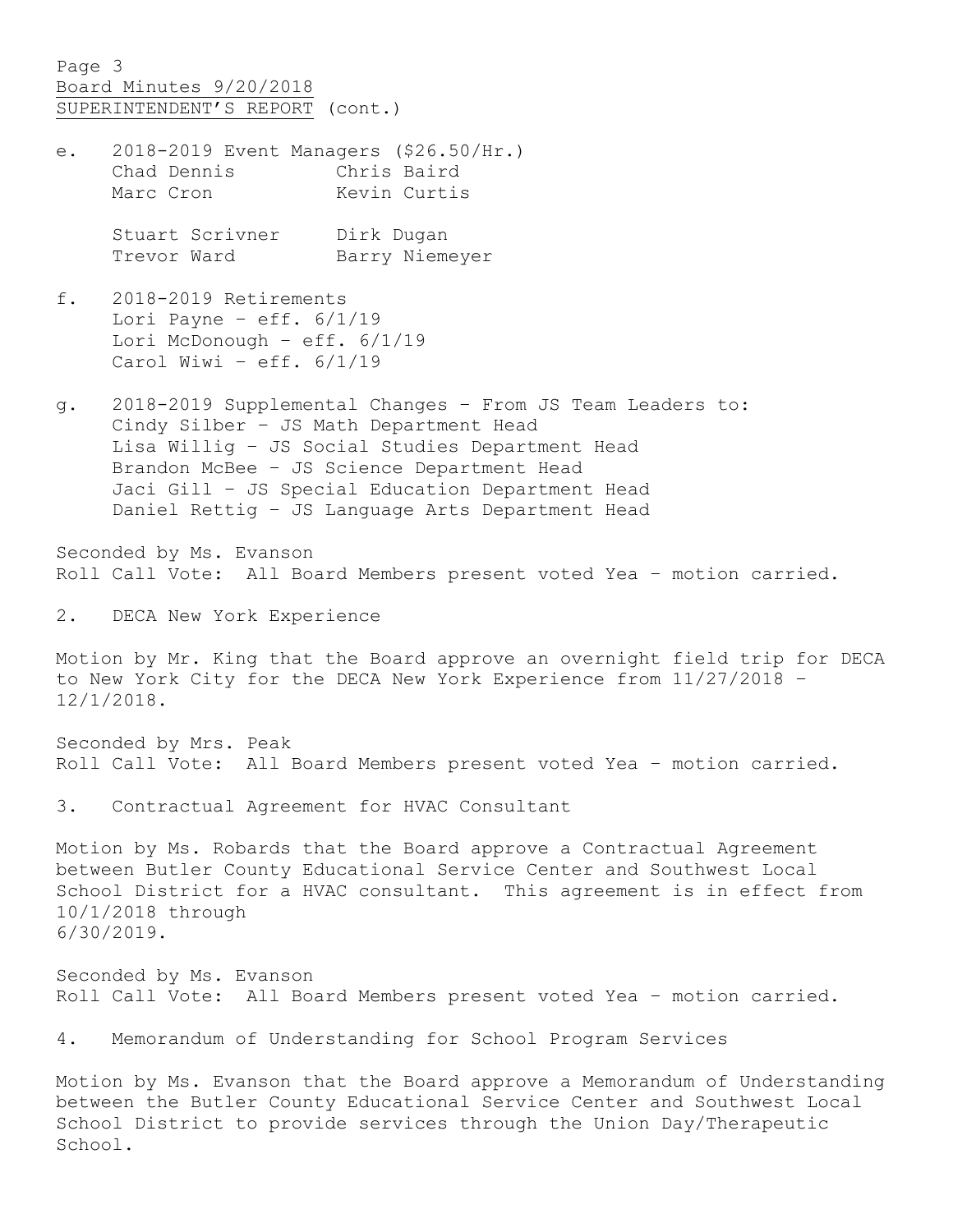Page 4 Board Minutes 9/20/2018 SUPERINTENDENT'S REPORT (cont.)

Seconded by Ms. Robards Roll Call Vote: All Board Members present voted Yea – motion carried.

5. Financial Agreement for Admission of Tuition Pupils

Motion by Ms.Evanson that the Board approve a contract between Southwest Local School District and The Children's Home of Cincinnati, Ohio for the admission of students to The Children's Home Upper and Lower School for educational purposes for the 218-2019 school year.

Seconded by Mr. King Roll Call Vote: All Board Members present voted Yea – motion carried.

6. Harrison Jr. High School Washington, D.C. Trip

Motion by Ms. Evanson that the Board approve the Junior High School 8th grade Washington, D.C. Trip on November 7<sup>th</sup> - 10<sup>th</sup>, 2018.

Seconded by Mrs. Peak Roll Call Vote: All Board Members present voted Yea – motion carried.

### TREASURER'S REPORT

1. Financial Results

Motion by Mrs. Peak that the Board approve the Treasurer's Monthly Financial Report and Schedule of Investments as follows:

### MONTHLY FINANCIAL REPORT

#### GENERAL FUND

| Beginning Balance 8/1/2018          | \$12,870,277.66                 |
|-------------------------------------|---------------------------------|
| Plus: Receipts for August 2018      | 2, 174, 465.46                  |
| Total Cash Available                | 15,044,743.12                   |
| Less: Disbursements for August 2018 | 3,032,893.47                    |
| Ending Balance 8/31/2018            | \$12,011,849.65 \$12,011,849.65 |
| ALL OTHER FUNDS                     |                                 |
| Beginning Balance 8/1/2018          | \$79,778,990.90                 |
| Plus: Receipts for August 2018      | 791, 475.44                     |
| Total Cash Available                | 80,570,466.34                   |
| Less: Disbursements for August 2018 | 315,206.05                      |
| Ending Balance 8/31/2018            | \$80,255,260.29 \$80,255,260.29 |
| Total Fund Balances 8/31/2018       | \$92,267,109.94                 |
| (General & All Other Funds)         |                                 |
|                                     |                                 |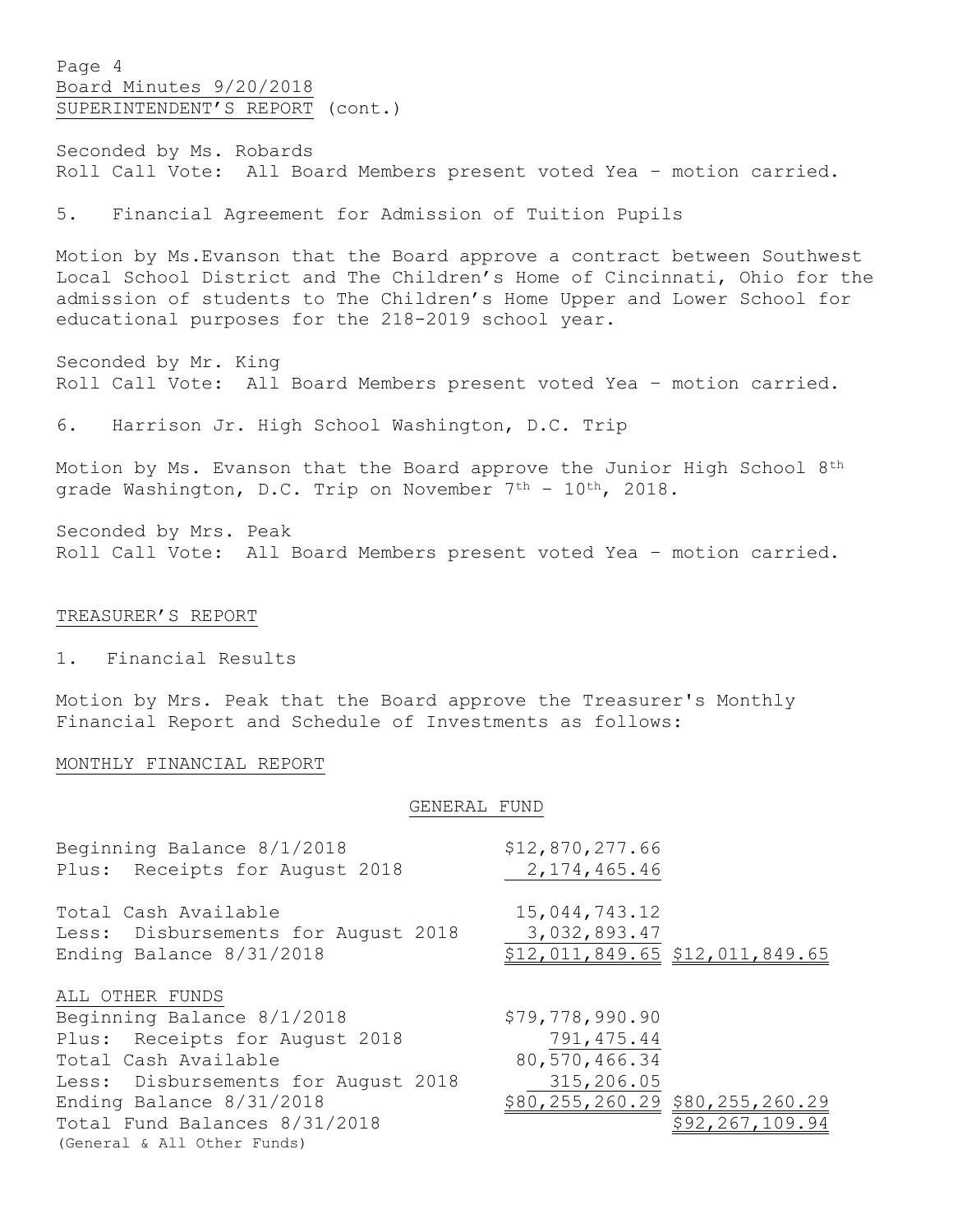# Page 5 Board Minutes 9/20/2018 TREASURER'S REPORT (cont.)

| INVESTMENTS<br>SCHEDULE OF       |                | INTEREST    | PURCHASE    | MATURITY    |            |
|----------------------------------|----------------|-------------|-------------|-------------|------------|
| TYPE OF INVESTMENT               | AMOUNT         | RATE        | DATE        | DATE        | FUND       |
| Certificate of Deposit           | \$250,000.00   | 0.90%       | 09/09/16    | 09/10/18    | General    |
| Certificate of Deposit           | \$250,000.00   | 1.05%       | 09/12/16    | 09/12/18    | General    |
| Certificate of Deposit           | \$253,341.67   | 2.00%       | 05/11/17    | 09/14/18    | General    |
| Certificate of Deposit           | \$250,000.00   | 1.15%       | 09/16/16    | 09/16/18    | General    |
| Commercial Paper                 | \$2,479,012.50 |             | 05/02/18    | 09/17/18    | Bond       |
| Certificate of Deposit           | \$250,000.00   | 0.85%       | 09/19/16    | 09/19/18    | General    |
| Certificate of Deposit           | \$250,000.00   | 1.00%       | 09/23/16    | 09/24/18    | General    |
| Commercial Paper                 | \$2,476,566.67 |             | 05/02/18    | 10/01/18    | Bond       |
| Certificate of Deposit           | \$250,000.00   | 1.00%       | 09/09/16    | 10/09/18    | General    |
| Commercial Paper                 | \$1,977,300.00 |             | 05/03/18    | 10/30/18    | Bond       |
| Commercial Paper                 | \$1,976,744.44 |             | 05/03/18    | 11/01/18    | Bond       |
| Federal Agency                   | \$3,450,000.00 | 1.05%       | 01/02/18    | 11/07/18    | Bond       |
| Certificate of Deposit           | \$250,000.00   | 1.50%       | 05/09/17    | 11/13/18    | General    |
| Commercial Paper                 | \$2,470,766.71 |             | 05/03/18    | 11/13/18    | Bond       |
| Certificate of Deposit           | \$250,000.00   | 1.55%       | 11/22/17    | 11/21/18    | General    |
| Certificate of Deposit           | \$250,000.00   | 1.30%       | 05/09/17    | 11/23/18    | General    |
| Certificate of Deposit           | \$250,000.00   | 1.45%       | 11/24/17    | 11/23/18    | General    |
| Certificate of Deposit           | \$250,000.00   | 1.50%       | 06/30/17    | 12/31/18    | General    |
| Federal Agency                   | \$500,255.69   | 1.25%       | 11/17/17    | 01/16/19    | General    |
| Certificate of Deposit           | \$250,013.01   | 1.90%       | 03/08/18    | 03/07/19    | General    |
| Federal Agency                   | \$500,852.50   | 1.50%       | 11/17/17    | 03/08/19    | General    |
| Certificate of Deposit           | \$250,000.00   | 1.55%       | 06/30/17    | 03/29/19    | General    |
| Certificate of Deposit           | \$250,000.00   | 2.10%       | 03/14/18    | 04/15/19    | General    |
| Certificate of Deposit           | \$250,000.00   | 1.95%       | 04/27/18    | 04/26/19    | General    |
| Certificate of Deposit           | \$250,000.00   | 1.60%       | 11/22/17    | 05/22/19    | General    |
| Federal Agency                   | \$249,336.28   | 1.38%       | 03/27/18    | 05/28/19    | General    |
| Federal Agency                   | \$4,968,298.08 | 1.13%       | 05/03/18    | 05/31/19    | Bond       |
| Federal Agency                   | \$249,982.33   | 1.63%       | 03/27/18    | 06/14/19    | General    |
| Certificate of Deposit           | \$250,000.00   | 2.10%       | 03/27/18    | 06/27/19    | General    |
| Federal Agency                   | \$492,951.46   | 0.88%       | 04/17/18    | 08/02/19    | General    |
| Federal Agency                   | \$5,016,163.19 | 2.38%       | 05/02/18    | 09/13/19    | Bond       |
| Certificate of Deposit           | \$250,000.00   | 2.20%       | 03/29/18    | 09/29/19    | General    |
| Certificate of Deposit           | \$250,000.00   | 2.30%       | 03/29/18    | 09/30/19    | General    |
| Federal Agency                   | \$497,675.00   | 1.44%       | 03/27/18    | 10/21/19    | General    |
| Federal Agency                   | \$496,551.67   | 1.50%       | 03/27/18    | 12/19/19    | General    |
| Federal Agency                   | \$4,015,018.60 | 2.53%       | 07/02/18    | 12/26/19    | Bond       |
| Federal Agency                   | \$5,000,188.89 | 2.42%       | 05/02/18    | 01/24/20    | Bond       |
| Federal Agency                   | \$4,019,966.67 | 2.15%       | 07/02/18    | 02/14/20    | Bond       |
| Federal Agency                   | \$5,000,702.78 | 2.53%       | 05/02/18    | 05/07/20    | Bond       |
| Federal Agency                   | \$2,482,041.67 | 1.50%       | 05/02/18    | 05/28/20    | Bond       |
| Federal Agency                   | \$2,108,472.01 | 2.50%       | 07/02/18    | 09/14/20    | Bond       |
| Federal Agency                   | \$3,040,339.70 | 1.80%       | 07/02/18    | 09/21/20    | Bond       |
| Federal Agency                   | \$4,977,000.00 | 2.00%       | 05/02/18    | 11/20/20    | Bond       |
| Federal Agency                   | \$2,732,155.56 | 2.00%       | 05/02/18    | 01/29/21    | Bond       |
| Federal Agency                   | \$1,989,166.67 | 2.20%       | 05/02/18    | 01/29/21    | Bond       |
| Federal Agency                   | \$1,680,904.51 | 2.35%       | 05/02/18    | 01/29/21    | Bond       |
| Federal Agency                   | \$5,002,233.33 | 2.68%       | 05/02/18    | 04/26/21    | Bond       |
| Fifth Third Money Market         | \$1,008,606.59 | 1.55%       |             |             | General    |
| Fifth Third Money Market         | \$5,191,384.30 | 1.55%       |             |             | Bond       |
| KeyBank Capital Market           | \$7,128,684.38 | 1.77%       |             |             | General    |
| Star Ohio                        | \$19,181.71    | .01%        |             |             | General    |
|                                  |                |             |             |             |            |
|                                  |                | August 2018 |             |             | FISCAL YTD |
| Interest received - General Fund |                |             | \$16,754.68 | \$44,751.06 |            |

| Interest received - General Fund            |                                                                | \$16,754.68  | \$44,751.06   |
|---------------------------------------------|----------------------------------------------------------------|--------------|---------------|
|                                             | Interest received - Locally Funded Project Fund $$-173,963.03$ |              | $$-98,382.08$ |
| Interest received - Bond Fund - Local Share |                                                                | \$256,751.88 | \$256,751.88  |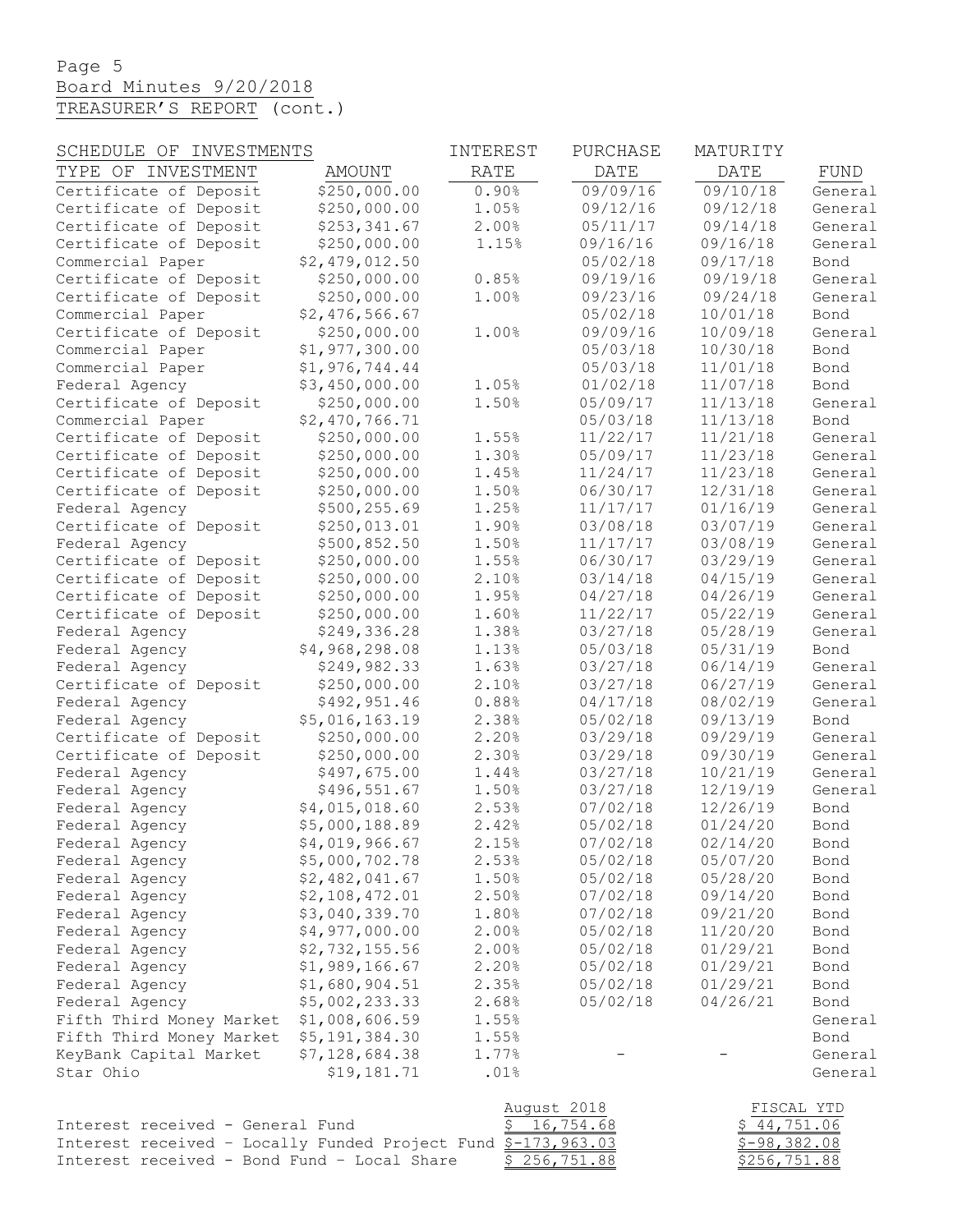Page 6 Board Minutes 9/20/2018 TREASURER'S REPORT (cont.)

Interest received – Bond Fund – State Share  $\frac{5}{2}$  0.00  $\frac{5}{2}$  0.00 Seconded by Ms. Robards Roll Call Vote: All Board Members present voted Yea – motion carried.

2. RESOLUTION NO. 21-2018 Authorizing Issuance of Not To Exceed \$9,700,000 of Renewal Bond Anticipation Notes, After Submission to Electors.

Motion by Ms. Robards that the Board adopt the following Resolution No. 21-2018:

# RESOLUTION AUTHORIZING ISSUANCE OF NOT TO EXCEED \$9,700,000 OF RENEWAL BOND ANTICIPATION NOTES, AFTER SUBMISSION TO ELECTORS

WHEREAS, pursuant to a resolution heretofore duly adopted by this board of education, an election was held on November 7, 2017 upon the question of issuing bonds in the sum of \$71,700,000 for the purpose of new construction, improvements, renovations and additions to school facilities and providing equipment, furnishings, and site improvements therefor and of levying a tax outside of the ten-mill limitation to pay the principal of and interest on such bonds, of which election due notice was given according to law and at which election more than a majority of the electors voting on said proposition voted in favor thereof; and

WHEREAS, notes presently outstanding in the amount of \$9,900,000 are about to mature and should be renewed in a reduced principal amount; and

WHEREAS, the fiscal officer of this school district has heretofore certified to this board of education the estimated life of the permanent improvement hereinafter described as thirty-eight (38) years; and

NOW, THEREFORE, BE IT RESOLVED by the Board of Education of the Southwest Local School District (the "School District"), Counties of Hamilton and Butler, Ohio:

SECTION 1. That it is necessary to issue bonds of this board of education in the principal sum of not to exceed \$9,700,000 for the purpose of refinancing outstanding bond anticipation notes originally issued for the purpose of new construction, improvements, renovations and additions to school facilities and providing equipment, furnishings, and site improvements therefore.

SECTION 2. That bonds of this board of education shall be issued in said principal sum of not to exceed \$9,700,000 for refinancing of the above-described permanent improvement under authority of the general laws of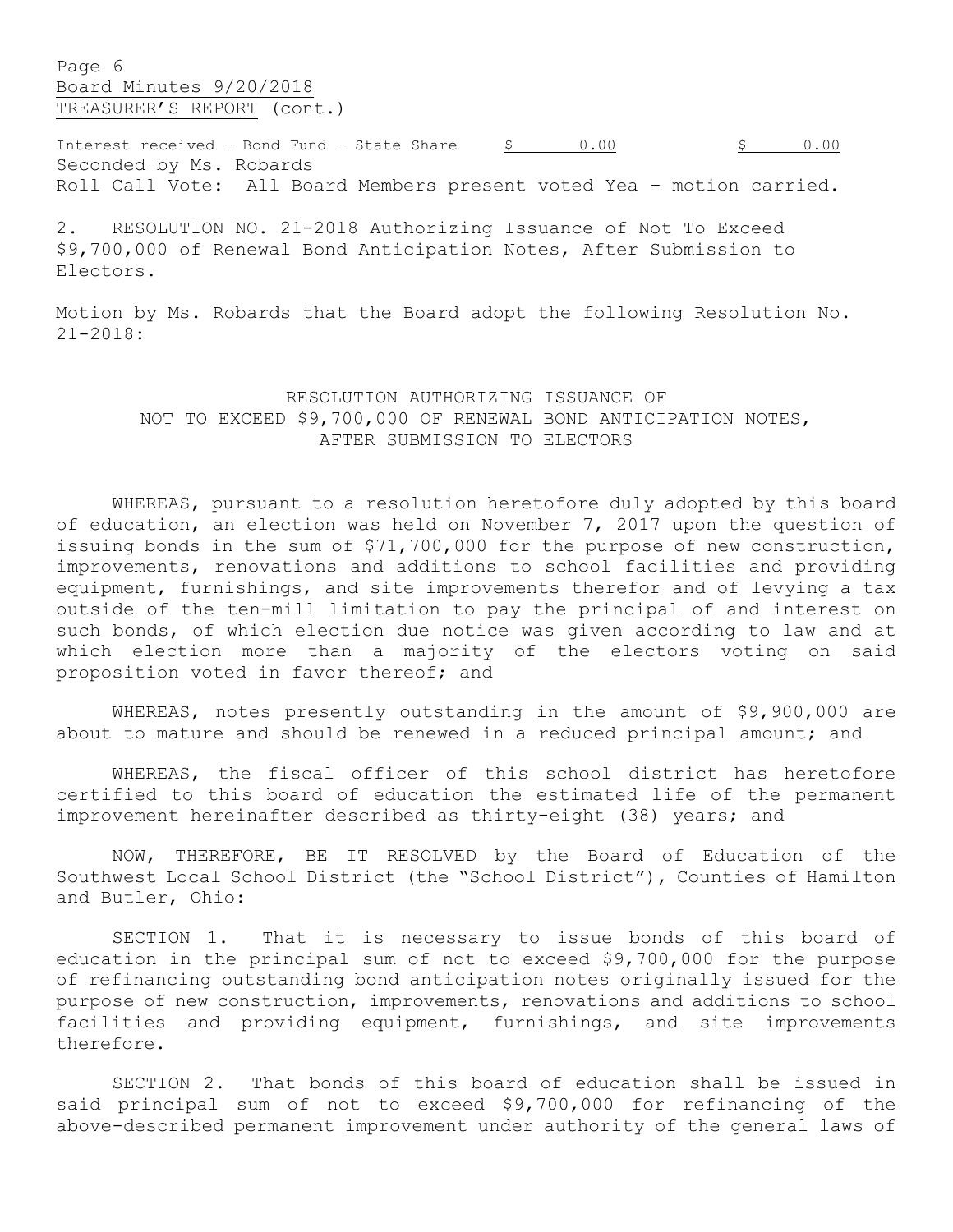the State of Ohio, particularly the Uniform Public Securities Law of the Ohio Revised Code. Said bonds shall be dated approximately August 1, 2019,

shall bear interest not to exceed a rate now estimated at six per centum (6%) per annum, and shall mature in substantially equal semiannual or annual installments over a period not exceeding thirty-seven (37) years after their issuance.

SECTION 3. That notes of this board of education shall be issued in anticipation of the issuance of said bonds in the principal sum of not to exceed \$9,700,000, which does not exceed the amount of the bonds to be issued for the purpose aforesaid, under authority of the general laws of the State of Ohio, particularly the Uniform Public Securities Law of the Ohio Revised Code. Said notes shall be dated the date of issuance, shall bear interest at a rate of interest not to exceed four percent (4%) per annum as determined by the treasurer of this board of education (the "Treasurer") after negotiation (as evidenced by his execution of the notes) and without further action by this board of education, payable at maturity, and shall mature not later than one year after their date of issuance. The notes shall be of such number as may be requested by the purchaser thereof, provided that the notes shall be issued in denominations equal to or greater than \$100,000. The final terms of the Notes shall be set forth in a certificate of award (the "Certificate of Award") which is hereby authorized and which shall be executed by the Treasurer without further legislative action of this Council. The execution of such Certificate of Award by such authorized official shall evidence acceptance of the final terms of the Notes and that such terms are consistent with this resolution.

The Treasurer is hereby authorized, if he determines that it would be in the best interest of the board of education, to issue the notes on a "book entry only" basis and to execute and deliver a letter of representation to the Depository Trust Company on behalf of the board of education in connection therewith.

SECTION 4. That said notes shall specify on their faces the purpose for which they are issued and that they are issued in pursuance of this resolution and under authority of the general laws of the State of Ohio, particularly the Uniform Public Securities Law of the Ohio Revised Code. They shall be signed by the president of the board of education and Treasurer, shall be designated "School Improvement Unlimited Tax General Obligation Bond Anticipation Notes, 2018 Renewal" with such other distinguishing words or phrases as determined by the Treasurer, and shall be payable at such bank or trust company as designated by the Treasurer.

SECTION 5. That said notes shall be sold at public or private sale by the Treasurer at a price of not less than 97% of the par value thereof. The Treasurer is hereby authorized to execute a contract of purchase with the purchaser, if requested by the purchaser, upon such terms as shall not be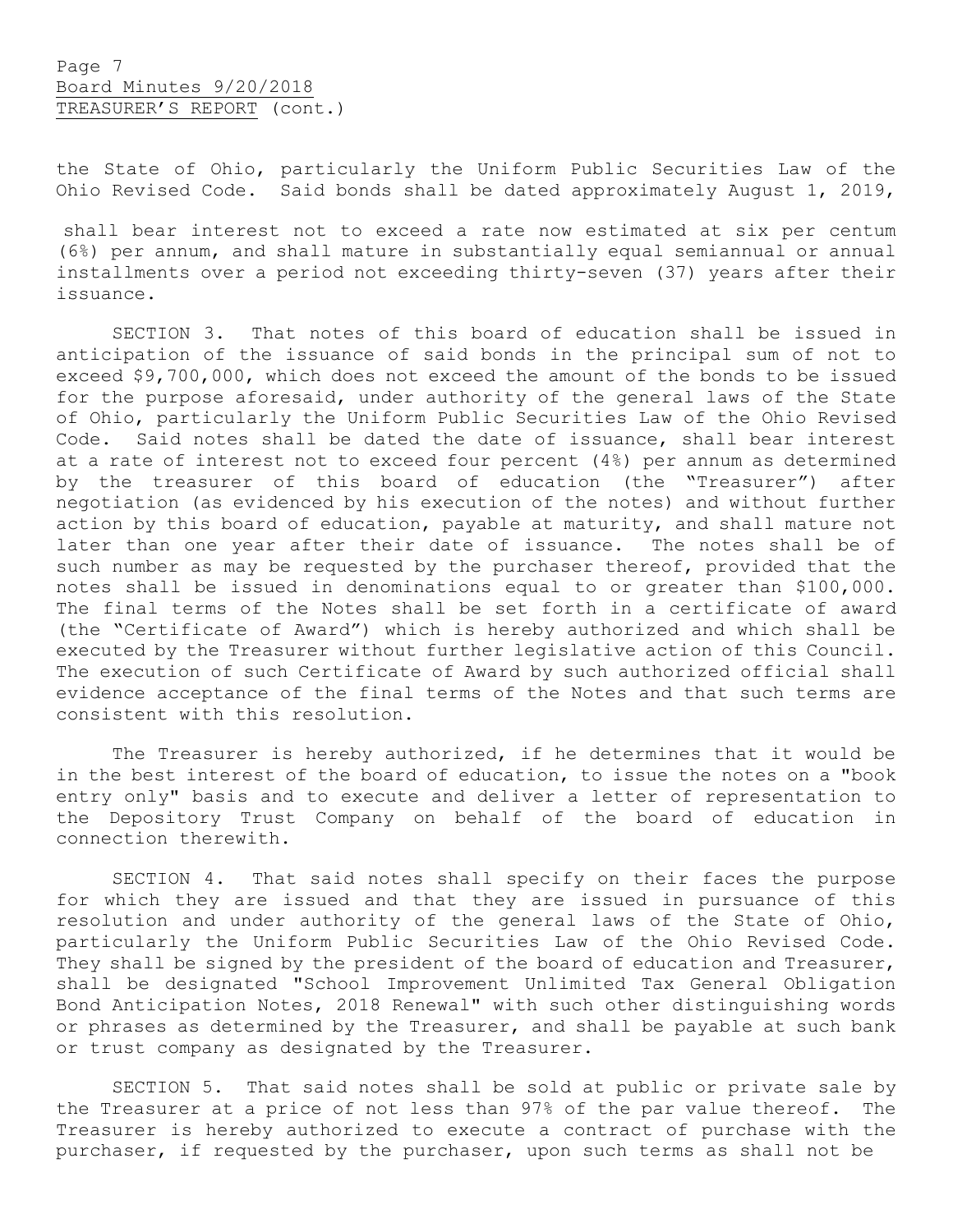inconsistent with this resolution. The proceeds from the sale of said notes, except the premium and accrued interest, shall be used for the purpose aforesaid and for no other purpose and shall be deposited in the Note Retirement Fund; and any premium or accrued interest shall be transferred to the bond retirement fund to be applied to the payment of the principal of and interest on said notes in the manner provided by law.

SECTION 6. That said notes shall be the full general obligations of this board of education, and the full faith, credit and revenue of this board of education are hereby irrevocably pledged for the prompt payment of the principal and interest at maturity. The par or discounted value to be received from the sale of the bonds anticipated by said notes and any excess funds resulting from the issuance of said notes, shall, to the extent necessary, be used only for the retirement of said notes at maturity, together with interest thereon, and are hereby pledged for such purpose.

SECTION 7. That for the purposes of providing the necessary funds to pay the interest on and to retire said notes promptly when and as the same fall due, during the year or years while such notes run, there shall be levied on all taxable property in this school district in addition to all other taxes, a direct tax annually not less than that which would have been levied if bonds had been issued without the prior issue of said notes.

That said tax shall be and is hereby ordered computed, certified, levied and extended upon the tax duplicate and collected by the same officers in the same manner and at the same time that taxes for general purposes for each of said years are certified, extended and collected. Said tax shall be placed before and in preference to all other items and for the full amount thereof. The funds derived from said tax levies hereby required shall be placed in a separate and distinct fund, which shall be irrevocably pledged for the payment of the interest on and principal of said notes, or the bonds in anticipation of which said notes are issued, when and as the same fall due.

SECTION 8. That this board of education, for and on behalf of the Southwest Local School District, hereby covenants that it will restrict the use of the proceeds of the notes hereby authorized in such manner and to such extent, if any, and take such other action as may be necessary, after taking into account reasonable expectations at the time the debt is incurred, so that they will not constitute obligations the interest on which is subject to federal income taxation or "arbitrage bonds" under Sections 103(b)(2) and 148 of the Internal Revenue Code of 1986, as amended (the "Code"), and the regulations prescribed thereunder. The Treasurer, or any other officer having responsibility with respect to the issuance of the notes, is authorized and directed to give an appropriate certificate on behalf of the school district, on the date of delivery of the notes, for inclusion in the transcript of proceedings, setting forth the facts, estimates and circumstances and reasonable expectations pertaining to the use of the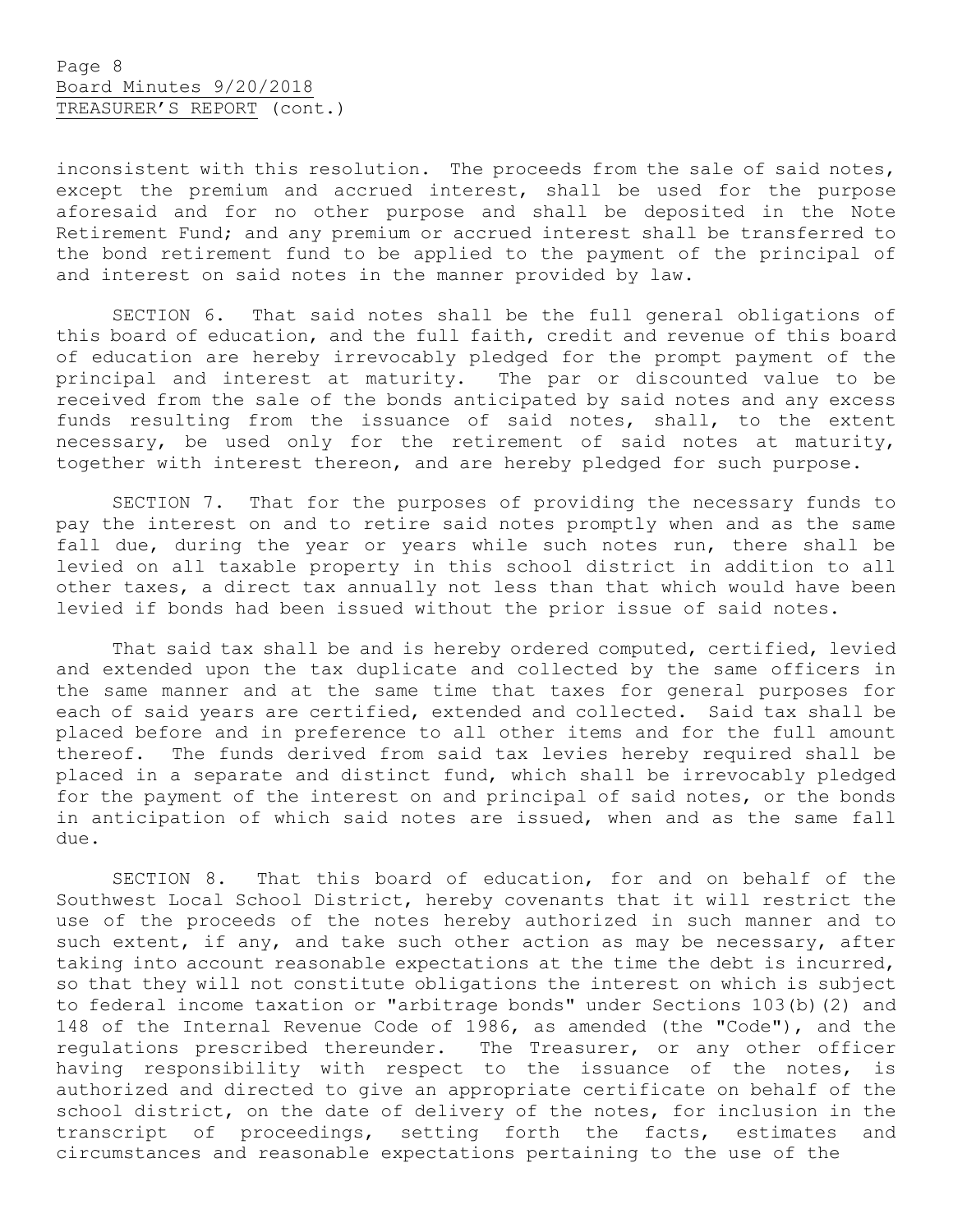# Page 9 Board Minutes 9/20/2018 TREASURER'S REPORT (cont.)

proceeds thereof and the provisions of said Sections 103(b)(2) and 148 and regulations thereunder. These notes are hereby designated "qualified tax-exempt obligations" for the purposes set forth in Section 265(b)(3) of the Code.

SECTION 9. That this board of education hereby authorizes the Treasurer to participate in the Ohio Market Access Program – Note Wrap - offered by the Treasurer of the State of Ohio (the "Program"), provided that (a) participation in the Program is in the best interests of the School District and (b) the Treasurer affirmatively elects to participate in the Program in the Certificate of Award.

SECTION 10. That the Standby Note Purchase Agreement (the "Note Purchase Agreement") required as part of the Program is hereby authorized in the form presented to this board of education with such changes not materially adverse to the School District as may be approved by the authorized signatories of the School District executing the Note Purchase Agreement, as provided in this ordinance. The School District acknowledges the agreement of the Treasurer of State in the Standby Note Purchase Agreement that, in the event the School District is unable to repay the principal amount and accrued and unpaid interest of the Notes at maturity, whether through its own funds or through the issuance of other obligations of the School District, the Treasurer of State agrees (a) to purchase the Notes from the holders or beneficial owners thereof upon their presentation to the Treasurer of State for such purchase at a price of par plus accrued interest to maturity or (b) to purchase renewal notes of the School District in a principal amount not greater than the principal amount of the Notes plus interest due at maturity, with such renewal notes bearing interest at a rate of the lower of the maximum interest rate provided by law or the 1-year MMD (Municipal Market Data) Index for "AAA" rated obligations plus 400 basis points (or such other rate methodology in effect as part of the Program), maturing not more than one year after the date of their issuance, and being prepayable at any time with 30 days' notice, provided that in connection with the Treasurer of State's purchase of such renewal notes the School District shall deliver to the Treasurer of State an unqualified opinion of nationally recognized bond counsel that (i) such renewal notes are the legal, valid, and binding general obligations of the School District, and the principal of and interest on such renewal notes, unless paid from other sources, are to be paid from the proceeds of the levy of ad valorem taxes levied within the ten-mill limitation imposed by law on all property subject to ad valorem taxes levied by the School District and (ii) interest on the renewal notes is includible in gross income for federal income tax purposes under Section 103 of the Internal Revenue Code of 1986, as amended to the same extent that interest on the notes is so excluded.

In addition, the School District acknowledges that the Treasurer of State will establish an "After Maturity Interest Rate," as generally provided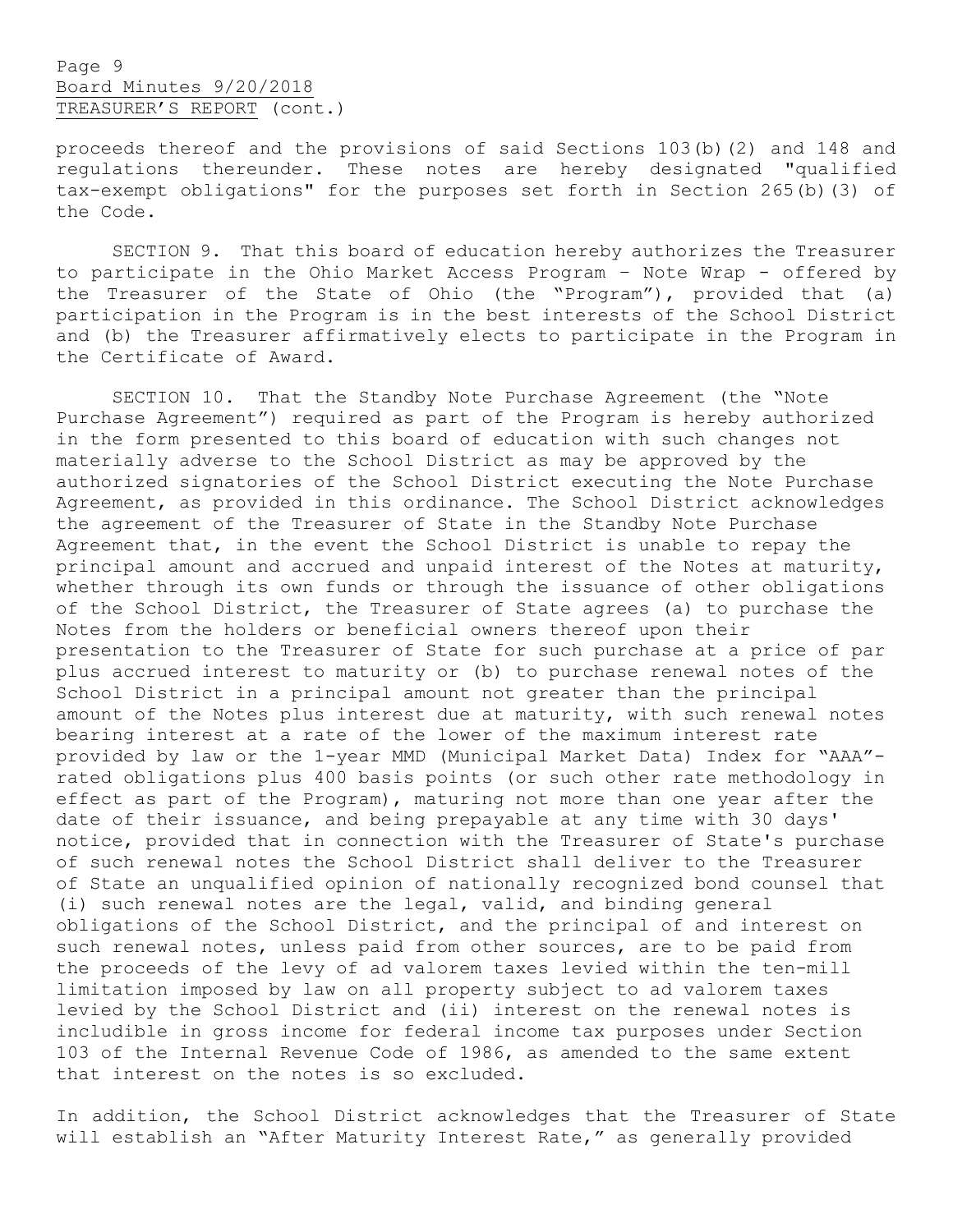for as part of the Program and as specifically provided for within the Note Purchase Agreement.

The president of the board of education and the Treasurer, as the officers signing the Notes, are authorized to take all actions that may in their judgment reasonably be necessary to provide for such Note Purchase Agreement, including but not limited to the inclusion of a notation on the form of the Notes providing notice to the holders or beneficial owners of the existence of such Note Purchase Agreement and providing instructions to such holders or beneficial owners regarding the presentation of the Notes for purchase by the Treasurer of State at stated maturity.

This board of education hereby authorizes further representations, warranties, and/or covenants to be made regarding the School District's participation in the Program by virtue of the Certificate of Award and/or other Program documents, subject to review and approval by legal counsel to the School District.

SECTION 11. That the Treasurer is hereby authorized to apply, if he deems it appropriate, for a rating on the Notes from either Standard & Poor's Corporation or Moody's Investors Service, and to pay the fee for said rating to the extent authorized by law and approved by bond counsel.

SECTION 12. All appropriate officers of the School District are further authorized to make, execute, acknowledge and deliver such closing certificates, financing statements and other instruments or agreements as are, in the opinion of bond counsel, necessary or appropriate, in order to effect the issuance of the Notes and to carry out the purposes of this resolution, including a note purchase agreement between the School District and the purchaser of the Note, if requested by said purchaser.

SECTION 13. That the firm of Dinsmore & Shohl LLP ("Dinsmore") or their successor is hereby engaged as the School District's "bond counsel" and that the Treasurer is hereby authorized and directed to execute and deliver the engagement letter of Dinsmore in the form on file with the School District.

SECTION 14. That, pursuant to Section 133.18(H) of the Ohio Revised Code, this board of education hereby requests that the amount of the voted property tax levy required to pay estimated debt charges on the notes, and on bonds authorized separately, in calendar year 2019, be included in the taxes levied for collection in 2019 by the County Auditors of Hamilton and Butler Counties under Section 319.30 of the Ohio Revised Code at a millage rate not in excess of the millage rate submitted to the electors of the school district.

SECTION 15. That it is hereby determined that all acts, conditions and things necessary to be done precedent to and in the issuance of said notes in order to make the same legal, valid and binding general obligations of